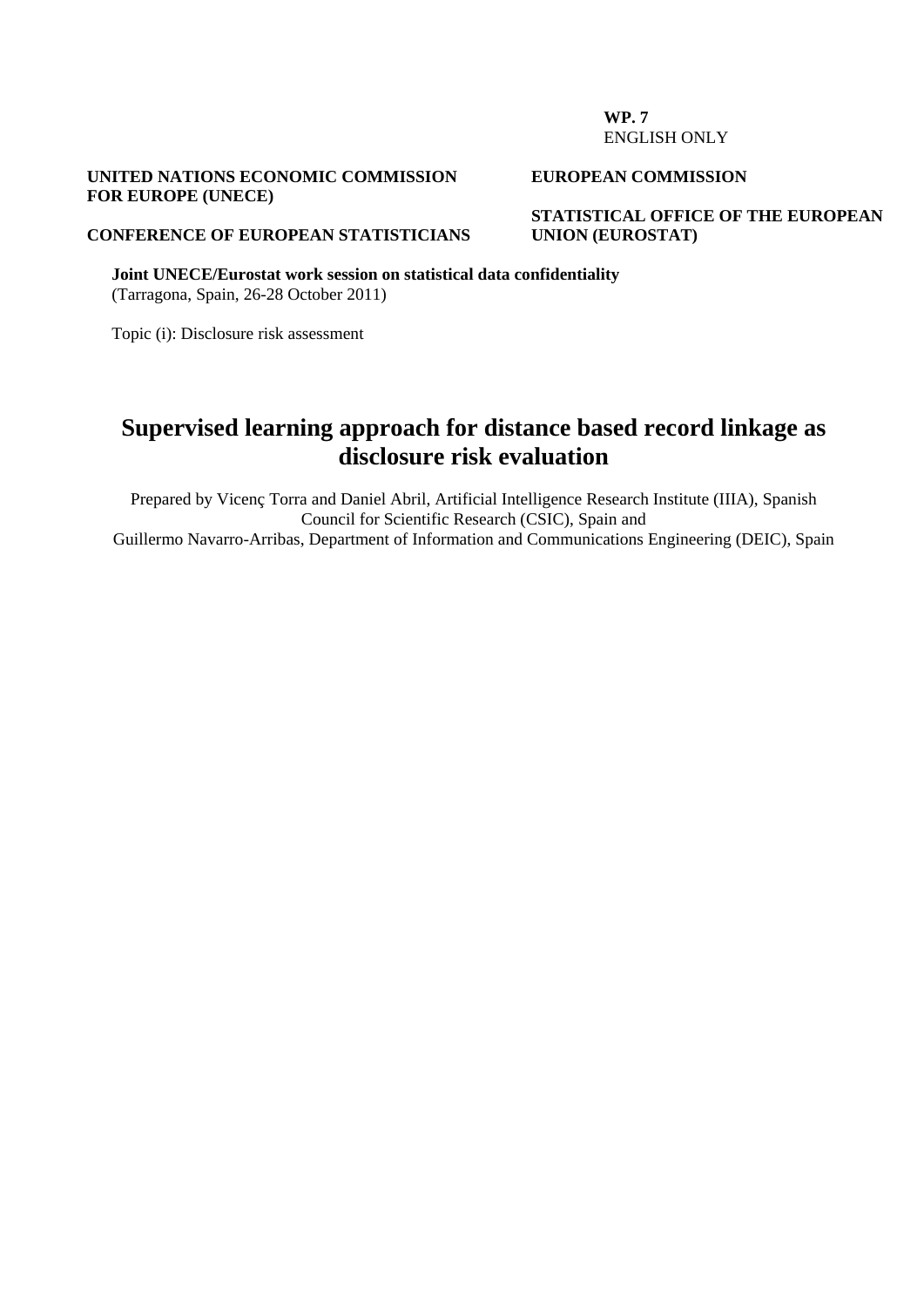# Supervised Learning Approach for Distance Based Record Linkage as Disclosure Risk Evaluation

Vicenç Torra<sup>∗</sup>, Guillermo Navarro-Arribas<sup>\*\*</sup>, Daniel Abril<sup>\*\*\*</sup>

- <sup>∗</sup> Artificial Intelligence Research Institute (IIIA) Spanish council for Scientific Research (CSIC), Campus Universitat Autònoma de Barcelona, 08193 Bellaterra, Catalonia, Spain, v.torra@iiia.csic.es
- ∗∗ Department of Information and Communications Engineering (DEIC), Campus Universitat Autònoma de Barcelona, 08193 Bellaterra, Catalonia, Spain, guillermo.navarro@uab.cat
- ∗∗∗ Artificial Intelligence Research Institute (IIIA) Spanish council for Scientific Research (CSIC), Campus Universitat Autònoma de Barcelona, 08193 Bellaterra, Catalonia, Spain, dabril@iiia.csic.es

Abstract. In data privacy, record linkage is a well known technique to evaluate the disclosure risk of protected data. It is used to evaluate the number of linked records between a data set and its protected version. In this paper we give an overview of the work that we have been doing during the last months. We describe the development of a supervised learning method for distance-based record linkage, which determines the optimum parameters for the linkage process. We also present an evaluation and a comparison between three different alternatives of such method. They are based on the weighted mean, the Choquet integral and a variation of the Mahalanobis distance and also with other standard distances to evaluate the risk.

## 1 Introduction

Record linkage is the process of finding quickly and accurately two or more records distributed in different databases (or data sources in general) that make reference to the same entity or individual. This term was initially introduced in the public health area by [13], when files of individual patients were brought together using name, date-of-birth and other information. In the following years, this idea was developed in [21, 20, 15], and nowadays it is a popular technique used by statistical agencies, research communities and corporations. Record linkage is one of the existing preprocessing techniques used for data cleaning [19, 27], and it is also used to control the quality of the data [5]. For example, data sources could be analyzed to deal with dirty data like duplicate records [14], data entry mistakes, transcription errors, lack of standards for recording data fields, etc. Moreover,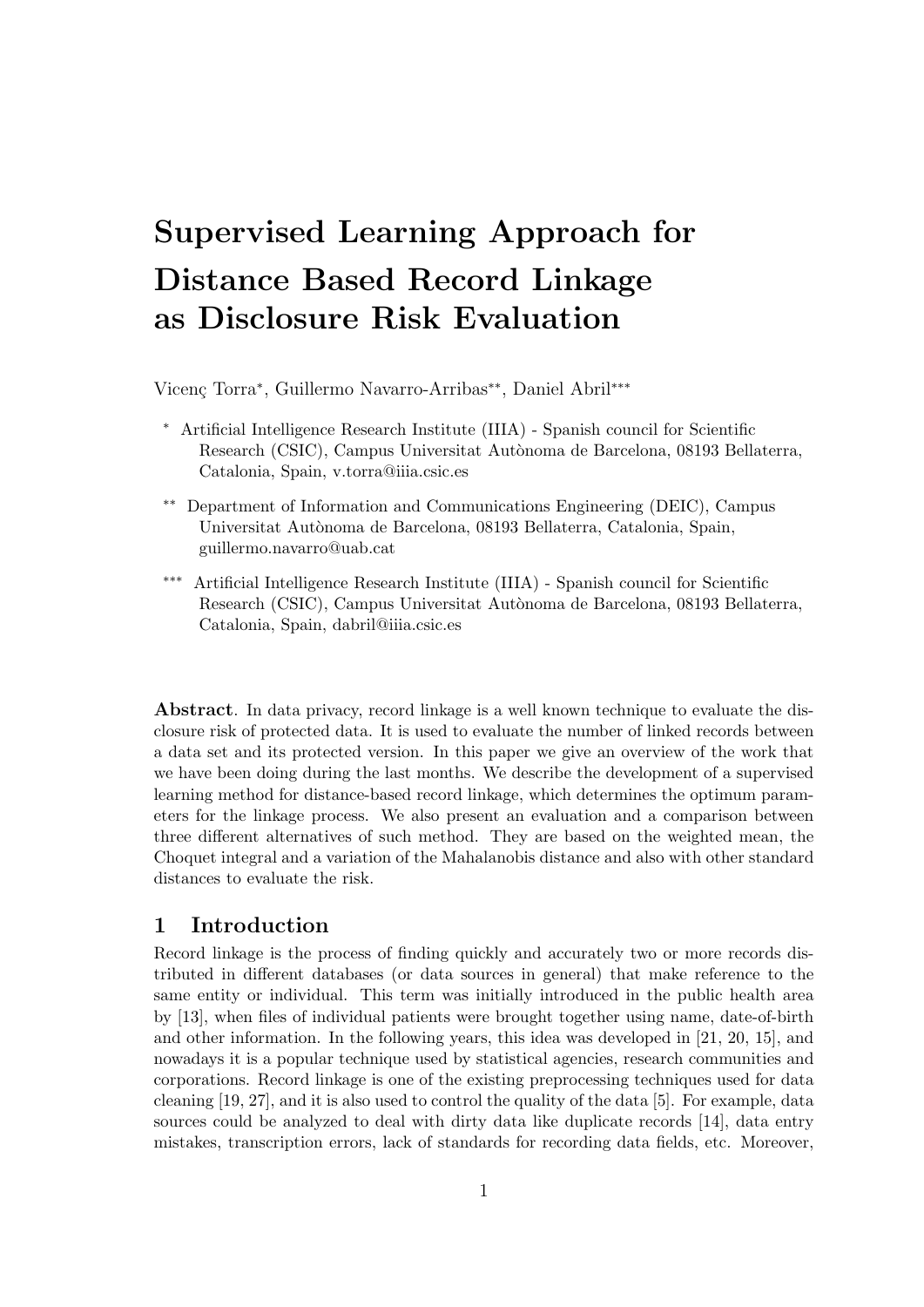it is nowadays a popular technique employed to integrate different data sets that provide information regarding to the same entities [10, 7].

In the last years, record linkage techniques have also emerged in the data privacy context. Many governments agencies and companies need to collect and analyze sensitive data about individuals. So, it is fundamental to provide security to statistical databases against disclosure of confidential information. Privacy preserving data mining [4] and Statistical Disclosure Control [26] research on methods and tools for ensuring the privacy of these data. Record linkage permits the evaluation of disclosure risk of protected data [23, 28]. By identifying links between the protected data set and the original one, we can evaluate the re-identification risk of the data by an intruder. For example, [11] defines a score using the combination of disclosure risk techniques, to evaluate the risk of reidentification, and another method, which readily quantified the information loss of a protected data set using analytical measures (either generic or data-use-specific).

In this paper we focus on distance-based record linkage. We give an overview of a supervised learning approach developed for three different parametrized distances, the weighted mean, the Choquet integral [9] and the Mahalanobis distance [18]. We show the suitability of our proposals, testing it in the field of data privacy and comparing all the developed methods with the currently standard methods to evaluate the disclosure risk.

The outline of this paper is as follows. In section 2, we review some concepts needed in the rest of the paper. In section 3, we describe the supervised learning approach for distance based record linkage with the three alternative parametrized distances. The evaluation of the approach is introduced in section 4. Finally, Section 5 presents the conclusions of the paper.

## 2 Record Linkage in Data Privacy

In data privacy, record linkage can be used to re-identify individuals from a protected dataset. It serves as an evaluation of the protection method used by modeling the possible attacks to be performed on the protected dataset.

A dataset X can be viewed as a matrix with n rows (records) and V columns ( $at$ tributes), where each row refers to a single individual. The attributes in a dataset can be classified, depending on their capability to identify unique individuals, as follows:

- Identifiers: attributes that can be used to identify the individual unambiguously. A typical example of identifier is the passport number.
- *Quasi-identifiers*: attributes that are not able to identify a single individual when they are used alone, but that can unequivocally identify an individual when combining several of them. Among the quasi-identifier attributes, we distinguish between confidential  $(X_c)$  and non-confidential  $(X_{nc})$ , depending on the kind of information that they contain. An example of non-confidential quasi-identifier attribute would be the zip code, while a confidential quasi-identifier might be the salary.

Before releasing the data, a protection method  $\rho$  is applied to the dataset X, leading to a protected dataset Y . Indeed, we will assume the following typical scenario with respect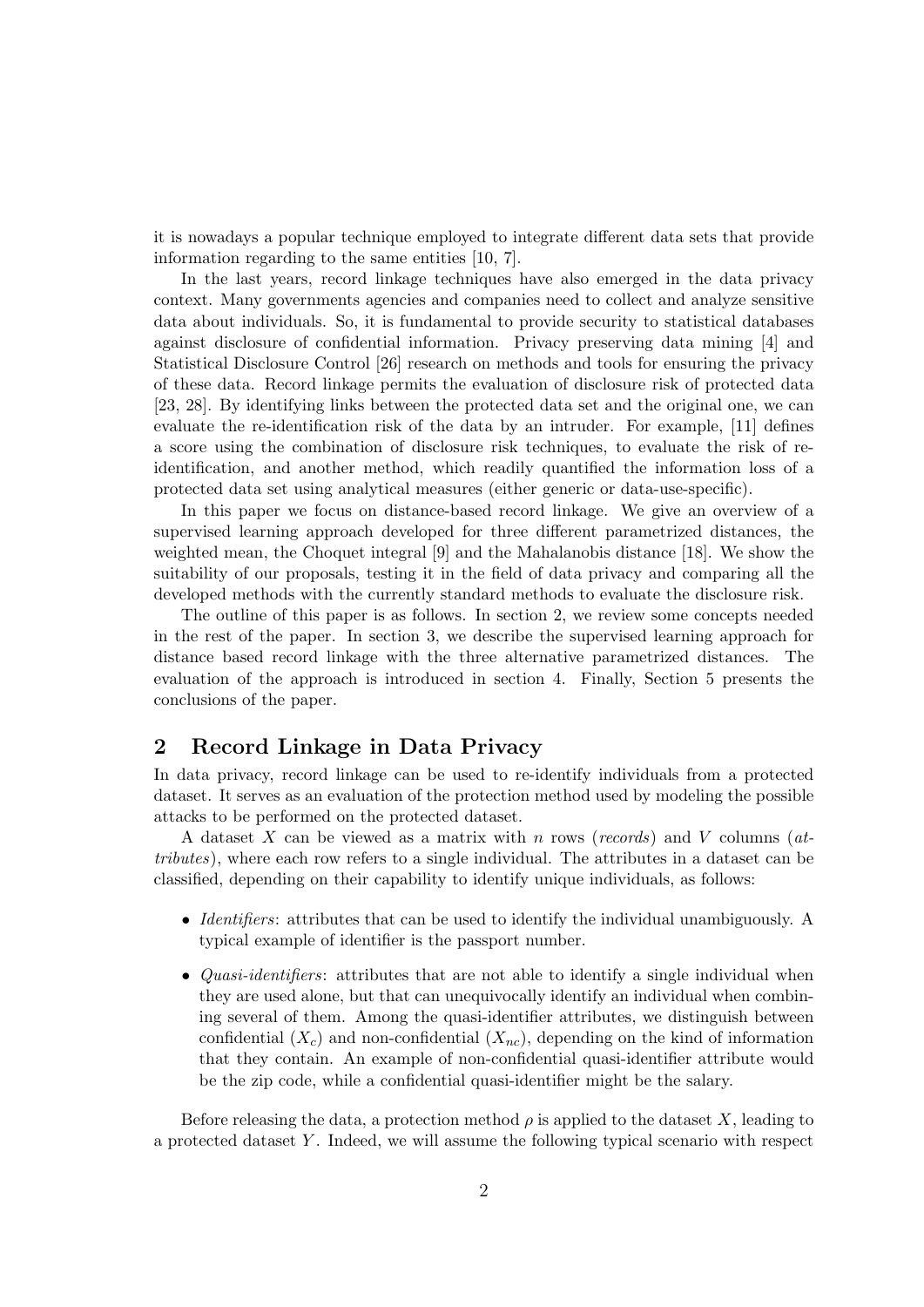to the protection method  $\rho$ : (i) identifier attributes in X are either removed or encrypted, therefore we will write  $X = X_{nc} || X_c$ ; (ii) confidential quasi-identifier attributes  $X_c$  are not modified, and so we have  $Y_c = X_c$ ; (iii) the protection method itself is applied to nonconfidential quasi-identifier attributes, in order to preserve the privacy of the individuals whose confidential data is being released. Therefore, we have  $Y_{nc} = \rho(X_{nc})$  and so,  $Y =$  $\rho(X_{nc})||X_c$ . This scenario, which was first used in [11] to compare several protection methods, has also been adopted in other works like [23].

There are two extensively used approaches for record linkage to evaluate the disclosure risk of protected data. The Probabilistic record linkage (PRL) [16] and the Distance **based record linkage (DBRL)** [22], which links each record from dataset A to the *closest* record in dataset B. The closest record is defined in terms of a distance function.

The work in this paper is focused on distance based record linkage.

#### 2.1 Distance-Based Record Linkage

In this section we give the definition of two distances currently used as a record linkage techniques in the data privacy field. The first one relies on the Euclidean distance and the second on the Mahalanobis distance.

To do so we use  $V_1^X, \ldots, V_n^X$  and  $V_1^Y, \ldots, V_n^Y$  to denote the set of variables of file X and Y, respectively. Using this notation, we express the values of each variable of a record a in X as  $a = (V_1^X(a), \dots, V_n^X(a))$  and of a record b in Y as  $b = (V_1^Y(b), \dots, V_n^Y(b))$ .  $V_i^X$  corresponds to the mean of the values of variable  $V_i^X$ .

DBRL: The Euclidean distance is used for attribute-standardized data. Accordingly, the distance between two records  $a$  and  $b$  is defined by:

$$
d(a,b)^2 = \sum_{i=1}^n \left( \frac{V_i^X(a) - \overline{V_i^X}}{\sigma(V_i^X)} - \frac{V_i^Y(b) - \overline{V_i^Y}}{\sigma(V_i^Y)} \right)^2 \tag{1}
$$

DBRLM: Distance based record linkage using the Mahalanobis distance is as follows:

$$
d(a,b)^2 = (a-b)'\Sigma^{-1}(a-b)
$$
 (2)

where,  $\Sigma$  is the covariance matrix. Note that if the covariance matrix is the identity matrix, the Mahalanobis distance reduces to the Euclidean.

#### 3 Supervised Learning for Record Linkage

The idea of applying supervised learning with parametrized distances for record linkage is to determine the best parameters for achieving the best possible number of linked records. We deal with different parametrized distances, in this section we introduce three approaches to determine the weights associated to each variable, and also their interactions, depending on the complexity of the parametrized distance yielding an optimal distance-based record linkage. Firstly, we present three different parametrized distances with different number of parameters, i.e. the greater the number is, the better defined is the problem, then, we define how to determine the optimal weights of a parametric distance by means of an optimization problem and finally, we explain how to adapt the general problem to determine the best parameters for each distance presented.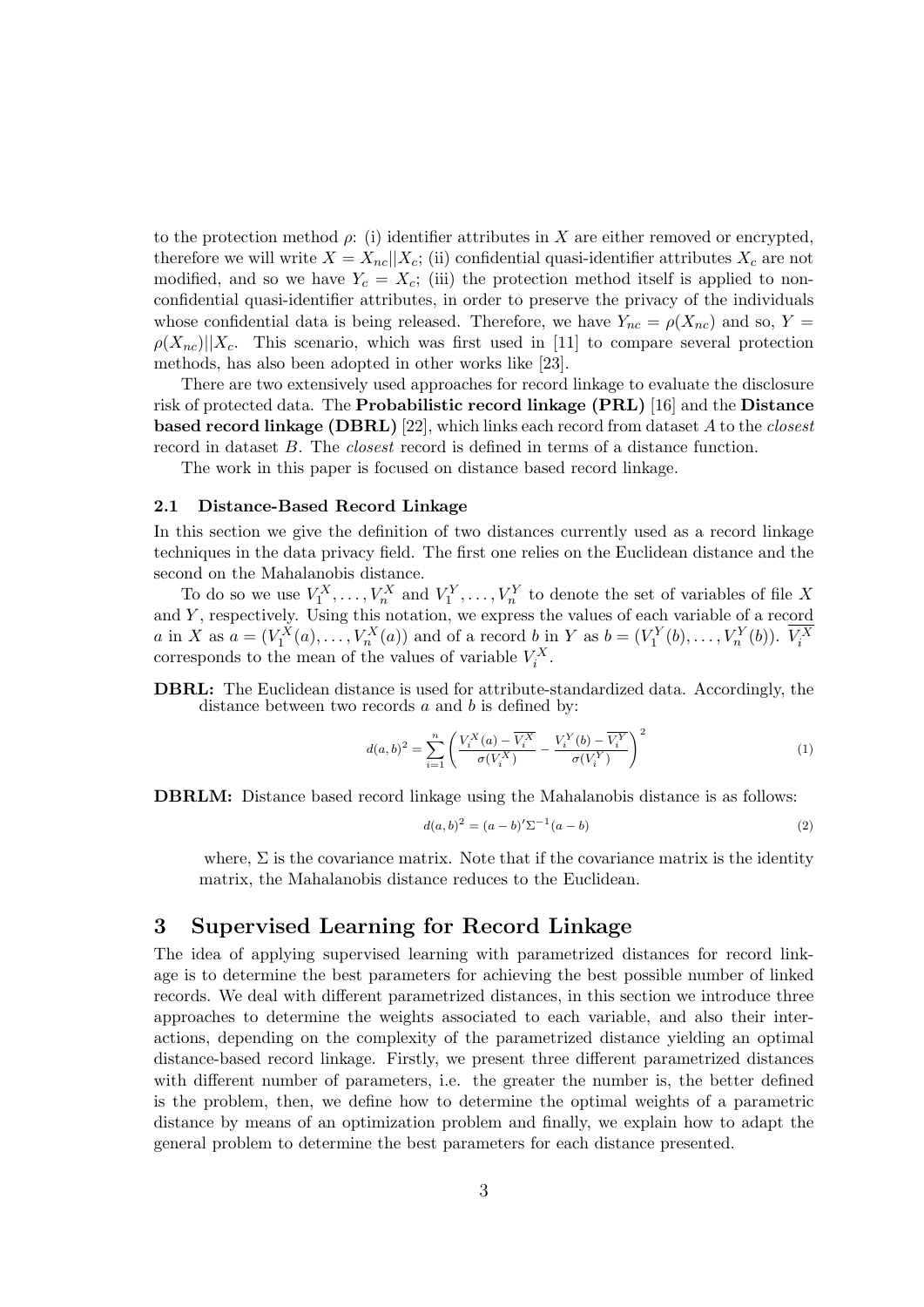#### 3.1 Parametric Distances

There are lots of parametrized distances in the literature and most of them obtain different results when are applied to the same problem. Therefore, we have focused on three different very relevant types of parametric distances.

It is well known that the multiplication of the Euclidean distance by a constant will not change the results of any record linkage algorithm. Due to this, we can express the Euclidean distance as a weighted mean of the distances for the attributes.

Defining,

$$
d_i(a,b)^2 = \left(\frac{V_i^X(a) - \overline{V_i^X}}{\sigma(V_i^X)} - \frac{V_i^Y(b) - \overline{V_i^Y}}{\sigma(V_i^Y)}\right)^2
$$
\n(3)

we can rewrite, Equation 1 as

$$
d(a,b)^{2} = AM(d_{1}(a,b)^{2},...,d_{n}(a,b)^{2}),
$$

where AM is the arithmetic mean  $AM(c_1, \ldots, c_n) = \sum_i c_i/n$ . In general, any aggregation operator  $\mathbb{C}$  [24] might be used:

any aggregategation operation 
$$
\cup
$$
 [24] might be used:

$$
d(a,b)^{2} = \mathbb{C}(d_{1}(a,b)^{2},\ldots,d_{n}(a,b)^{2}).
$$

From this definition, it is straightforward to consider weighted variations. We consider three variations below.

**Definition 1** Let  $p = (p_1, \ldots, p_n)$  be a weighting vector (i.e.,  $p_i \geq 0$  and  $\sum_i p_i = 1$ ). Then, the weighted distance is defined as:

$$
d^2WM_p(a,b) = WM_p(d_1(a,b)^2, \ldots, d_n(a,b)^2),
$$

where  $WM_p = (c_1, \ldots, c_n) = \sum_i p_i \cdot c_i$ .

Another aggregation operator we have used is the Choquet integral (Definition 2). From a definitional point of view, its main difference with the previous tool is the use of fuzzy measures. Choquet integral and fuzzy measures permit to express information like redundancy, complementariness, and interactions among the variables, which are not reflected in the weighted mean. Therefore, tools that use fuzzy measures to represent background knowledge permit the consideration of variables that are not independent.

**Definition 2** Let  $\mu$  be an unconstrained fuzzy measure on the set of variables V, i.e.  $\mu(\emptyset) = 0, \mu(V) = 1, \text{ and } \mu(A) \leq \mu(B) \text{ when } A \subseteq B \text{ for } A \subseteq V, \text{ and } B \subseteq V.$  Then, the Choquet integral distance is defined as:

$$
d^{2}CI_{\mu}(a,b) = CI_{\mu}(d_{1}(a,b)^{2},...,d_{n}(a,b)^{2}),
$$

where CI is the Choquet integral, i.e.,  $CI_{\mu}(c_1, \ldots, c_n) = \sum_{i=1}^n (c_{s(i)} - c_{s(i-1)}) \mu(A_{s(i)})$ , given that  $c_{s(i)}$  indicates a permutation of the indices so that  $0 \leq c_{s(1)} \leq \ldots \leq c_{s(i-1)}$ ,  $c_{s(0)} = 0$ , and  $A_{s(i)} = \{c_{s(i)}, \ldots, c_{s(n)}\}.$ 

The last approach relies on the Mahalanobis distance. To do so, firstly, we have to compute the normalized difference between two records  $a \in X$  and  $b \in Y$ , with  $d_i(a, b)$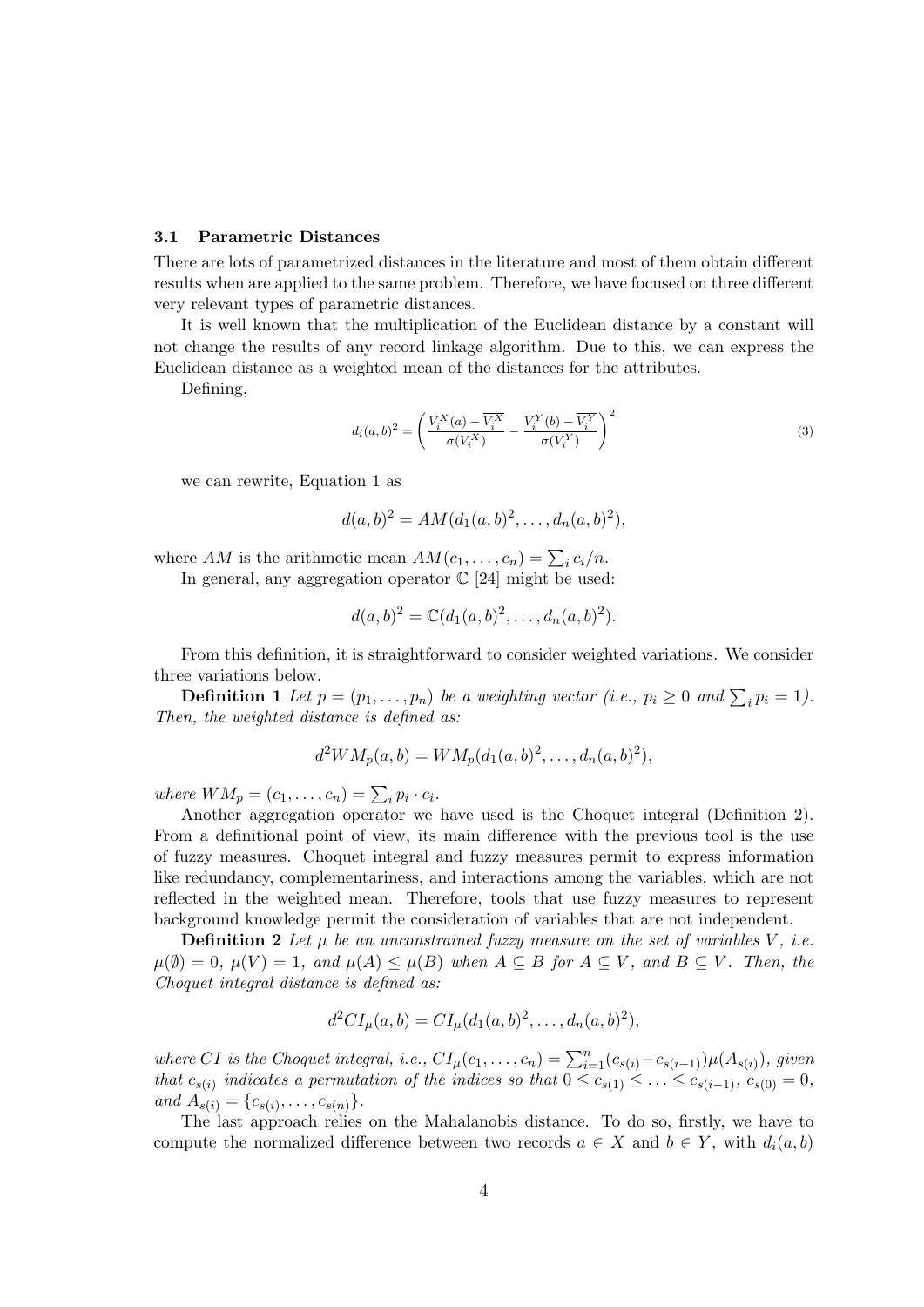(squared root of Equation 3), and then, use the Mahalanobis distance as an aggregation operator:

**Definition 3** Let  $\Sigma$  be an  $n \times n$  weighting matrix, instead of a covariance matrix as is used in Equation 2. Then, the Mahalanobis distance is defined as:

$$
d^2MD^*(a, b) = MD_{\Sigma}(d_1(a, b), ..., d_n(a, b))
$$

where  $MD_{\Sigma}(c_1, ..., c_n) = (c_1, ..., c_n)^T \Sigma^{-1}(c_1, ..., c_n)$ .

Note that  $\Sigma$ , is a symmetric matrix. Then, the diagonal of the matrix expresses the relevance of each single variable in the reidentification process, whereas the up or down triangle values of the matrix are the weights that evaluates the interactions between each pair of variables.

The interest of these variations is that we do not need to assume that all the attributes are equally important in the re-identification. This would be the case if one of the attributes is a key-attribute, e.g. an attribute where  $V_i^X = V_i^Y$ . In this case, the corresponding weight would be assigned to one, and all the others to zero. Such an approach would lead to 100% of re-identifications. Note that in Definition 2 and 3 the interaction of different variables is taken into account by the fuzzy measure, in contrast to Definition 1 which can only weight the variables individually.



Figure 1: Distances classification

Figure 1 shows the classification of the different distances that we have explained. As you can see arithmetic mean is a special case of weighted mean and at the same time the weighted mean is also a shared special case between the Choquet integral and the Mahalanobis distance. For more details see [25].

#### 3.2 Determination of the optimal weights

For the sake of simplicity, we presume that each record of X,  $X_i = (a_1, \ldots, a_N)$ , is the protected record of Y,  $Y_i = (b_1, \ldots, b_N)$ . That is, files are aligned. Then, if  $V_k(a_i)$ represents the value of the kth variable of the ith record, we will consider the sets of values  $d(V_k(a_i), V_k(b_j))$  for all pairs of records  $a_i$  and  $b_j$ .

Then, record i is correctly linked using aggregation operator  $\mathbb C$  when the aggregation of the values  $d(V_k(a_i), V_k(b_i))$  for all k is smaller than the aggregation of the values  $d(V_k(a_i), V_k(b_i))$  for all  $i \neq j$ . I.e.,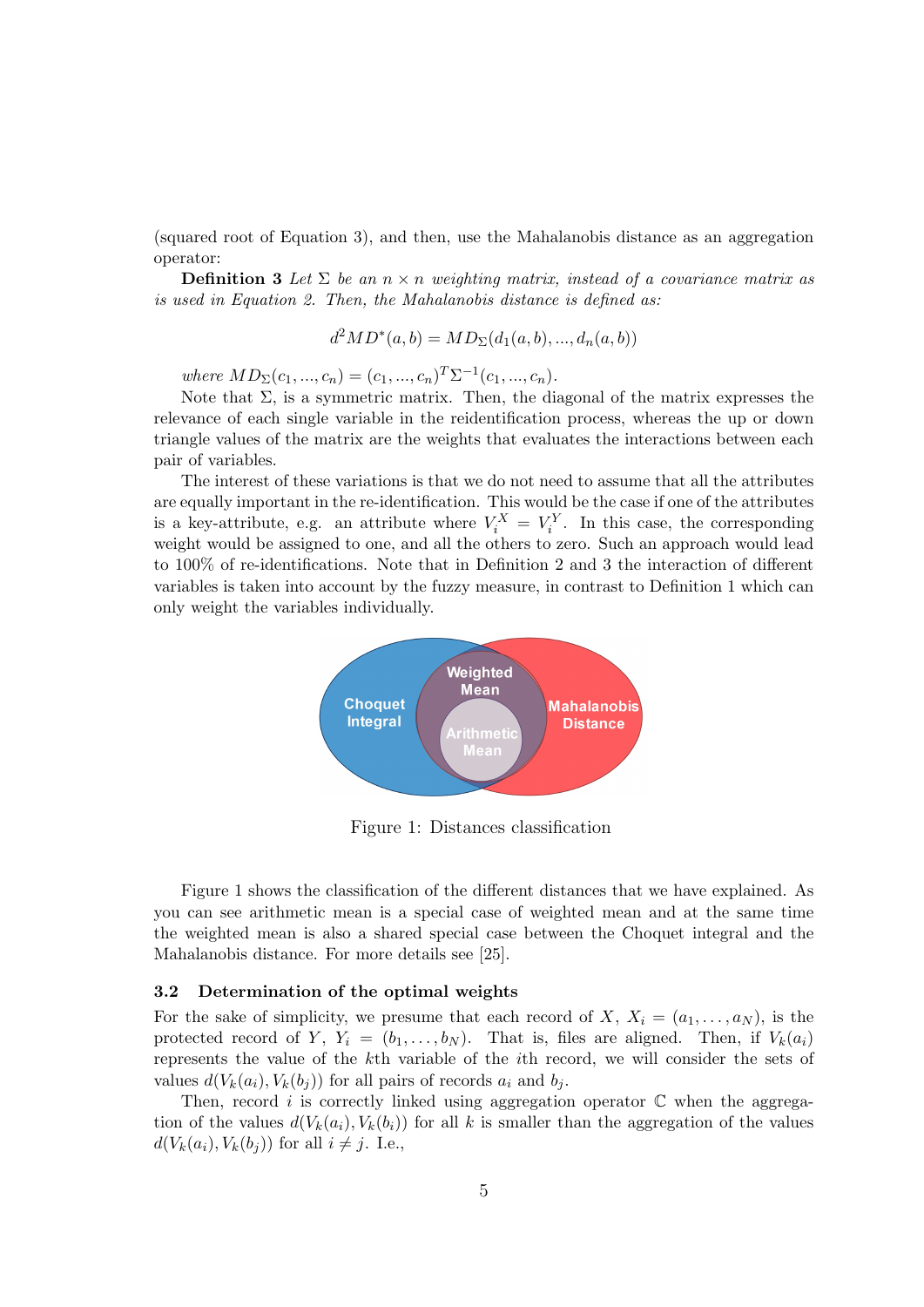$$
\mathbb{C}(d(V_1(a_i), V_1(b_i)), \dots, d(V_n(a_i), V_n(b_i))) < \mathbb{C}(d(V_1(a_i), V_1(b_j)), \dots, d(V_n(a_i), V_n(b_j))) \tag{4}
$$

for all  $i \neq j$ . Then, the optimal performance of record linkage is achieved when this equation holds for all records i.

To formalize the optimization problem and permit that the solution violates some equations we consider the equation in blocks. We consider a block as the set of equations concerning record i. I.e. we define a block as the set of all the distances between one record of the original data and all the records of the protected data.

The rationale of this approach is as follows. We consider a variable  $K$  which indicates, for each block, if all the corresponding constraints are satisfied  $(K = 0)$  or not  $(K = 1)$ . Then, we want to minimize the number of blocks non compliant with the constraints. This way, we can find the best weights that minimize the number of violations, or in other words, we can find the weights that maximize the number of re-identifications between the original and protected data. Therefore, we have so many  $K$  as the number of rows of our original file. Besides, we need a constant  $C$  that multiplies  $K$  to avoid the inconsistencies and satisfy the constraint.

Note that if for a record i, Equation  $(4)$  is violated for a certain record j, then, it does not matter that other records  $j$  also violate the same Equation for the same record  $i$ . This is so because record  $i$  will not be re-identified.

Using these variables,  $K_i$  and the constant  $C$  are defined as follows:

$$
\mathbb{C}(d(V_1(a_i), V_1(b_j)), \ldots, d(V_n(a_i), V_n(b_j))) - \mathbb{C}(d(V_1(a_i), V_1(b_i)), \ldots, d(V_n(a_i), V_n(b_i))) + CK_i > 0
$$
 (5)

for all  $i \neq j$ .

The constant  $C$  is used to express the *minimum distance* we require between the correct link and the other incorrect links. The larger it is, the more the correct links are distinguished from the incorrect links.

Using these constraints we can define the optimization problem for a given aggregation operator C as:

Minimize 
$$
\sum_{i=1}^{N} K_i
$$
\n
$$
\text{Subject to:}
$$
\n
$$
\sum_{i=1}^{N} \sum_{j=1}^{N} \mathbb{C}(d(V_1(a_i), V_1(b_j)), \dots, d(V_n(a_i), V_n(b_j))) -
$$
\n
$$
-\mathbb{C}(d(V_1(a_i), V_1(b_i)), \dots, d(V_n(a_i), V_n(b_i))) + CK_i > 0
$$
\n
$$
K_i \in \{0, 1\}
$$
\nAdditional constraints according to  $\mathbb{C}$ 

\n
$$
(9)
$$

where  $N$  is the number of records, and  $n$  the number of variables. This problem is a linear optimization problem with linear constraints and the (global) optimum solution can be found with an optimization algorithm. More explicitly, it can be considered a mixed integer linear problem (MILP), because it is dealing with integer and real-valued variables in the objective function and the constraints, respectively. Note, that we only have considered aggregation operators with real-valued weights.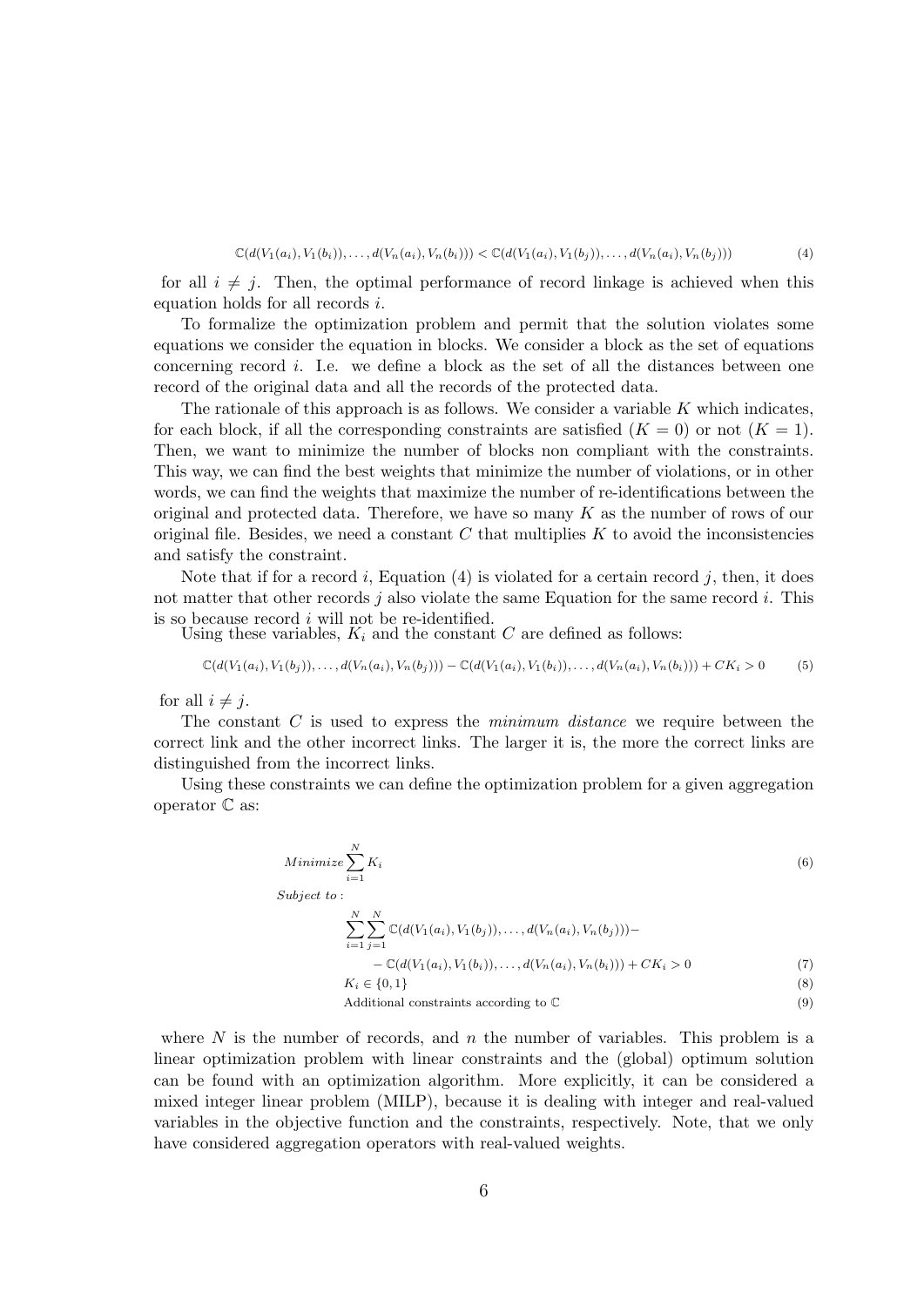If  $N$  is the number of records, and  $n$  the number of variables of the two data sets X and Y. We have N terms of  $K_i$  in the objective function, that is N variables for Equation (6). The total number of constraints in the optimization problem is  $N^2 + N$ . There are  $N^2$  constraints from Equation (7), and N for Equation (8). Note that depending on the aggregation operator  $\mathbb C$  used, there will be more constraints in the problem.

#### 3.2.1 Learning the Optimal Weights

Once the optimization problem is defined in general terms, we define in Table 1 the additional constraints which are necessary to add for each specific aggregation operator explained in Section 3.1. More details and deeper explanations can be found in [1, 2, 3].

|             | $d^2WM$                  | $d^2CI$                                   | $d^2MD^{*1}$                         |
|-------------|--------------------------|-------------------------------------------|--------------------------------------|
| Additional  | $\sum_{i=1}^{n} p_i = 1$ | $\mu(\emptyset) = 0$                      |                                      |
| Constraints | $p_i > 0$                | $\mu(V)=1$                                | $MD_{\Sigma}(c_1,\ldots,c_n) \geq 0$ |
|             |                          | $\mu(A) \leq \mu(B)$ when $A \subseteq B$ |                                      |

Table 1: Additional Constraints for the three variations of the problem.

#### 4 Evaluation

We have evaluated our proposal with different protected files using *microaggregation*[10], a well-known microdata protection method, which broadly speaking, provides privacy by means of clustering the data into small clusters of size  $k$ , and then replacing the original data by the centroid of their corresponding clusters. This parameter  $k$  determines the protection level: the greater the  $k$ , the greater the protection and at the same time the greater the information loss.

We have considered files with the following protection parameters:

- $M_4$ -33: 4 variables microaggregated in groups of 2 with  $k = 3$ .
- $M_4$ -28: 4 variables, first 2 variables with  $k = 2$ , and last 2 with  $k = 8$ .
- $M_4$ -82: 4 variables, first 2 variables with  $k = 8$ , and last 2 with  $k = 2$ .
- M5-38: 5 variables, first 3 variables with  $k = 3$ , and last 2 with  $k = 8$ .
- M6-385: 6 variables, first 2 with  $k = 3$ , next 2 with  $k = 8$ , and last 2 with  $k = 5$ .
- M6-853: 6 variables, first 2 with  $k = 8$ , next 2 with  $k = 5$ , and last 2 with  $k = 3$ .

For each case, we have protected 400 records randomly selected from the Census dataset [8] from the European CASC project [6], which contains 1080 records and 13 variables, and has been extensively used in other works [17, 12, 29].

Note that in our experiments we apply different protection degrees to different variables of the same file. These vary between 2 to 8, i.e., values between the lowest protection value and a good protection degree in accordance to [11]. This is especially interesting when variables have different sensitivity.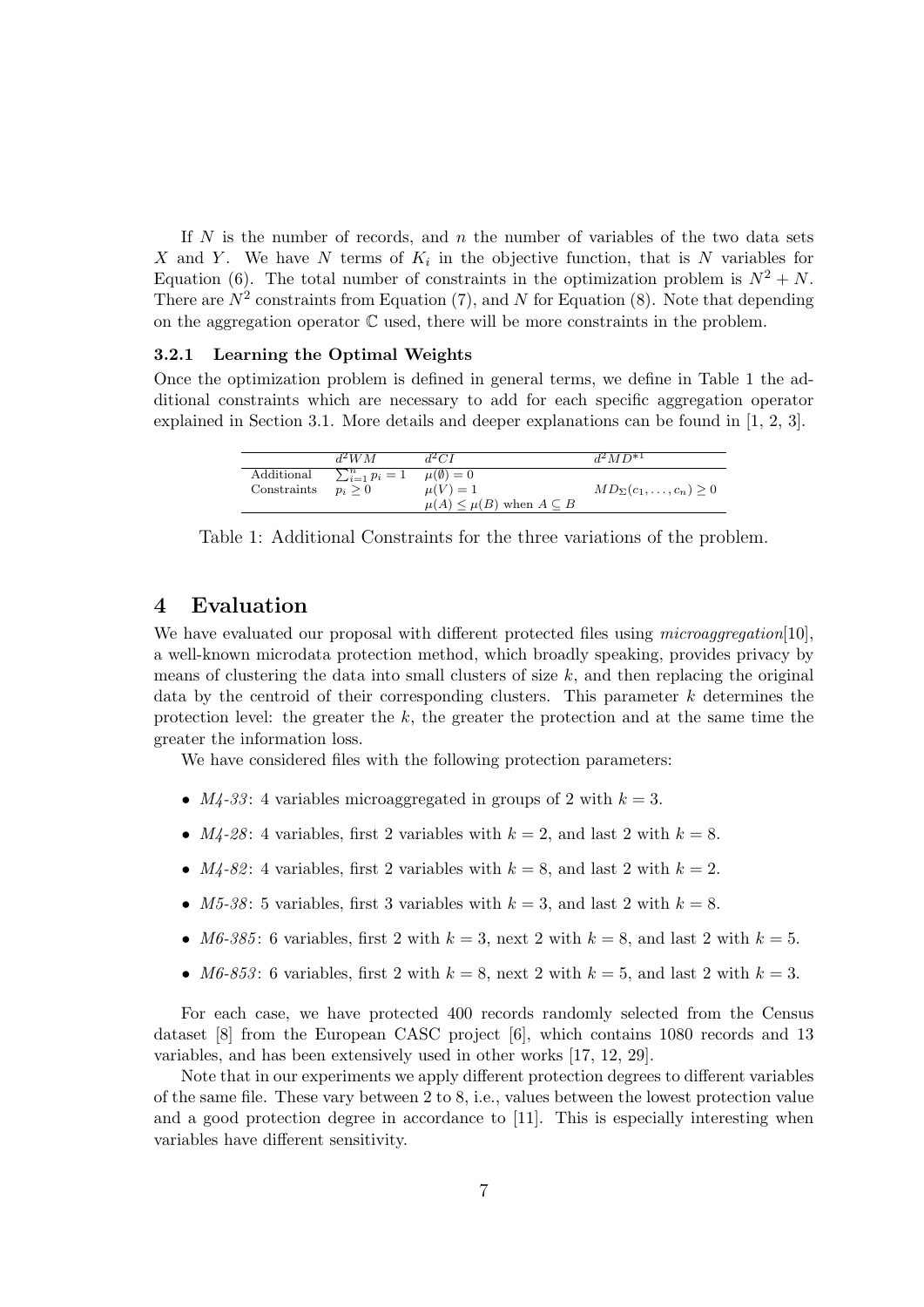Table 2 shows the linkage ratio using the standard record linkage method  $(d^2AM)$ ; the Mahalanobis distance  $(d^2MD)$ ; and the three supervised learning approaches: the weighted mean  $(d^2WM)$ , the Choquet integral  $(d^2CI)$  and finally the approach based on the Mahalanobis distance  $(d^2MD^*)$  which were described in Section 3.2. The values in the table are the ratio determining the correctly identified records from the total, so a ratio of 1 means a 100% re-identification.

|               | $d^2AM$ | $d^2MD$ | $d^2WM$ | $d^2CI$ | $d^2MD^{*1}$ |
|---------------|---------|---------|---------|---------|--------------|
| <i>M4-33</i>  | 0.84    | 0.94    | 0.955   | 0.9575  | 0.9675       |
| M4-28         | 0.685   | 0.9     | 0.93    | 0.9375  | 0.9425       |
| M4-82         | 0.71    | 0.9275  | 0.9425  | 0.9425  | 0.9525       |
| M5-38         | 0.3975  | 0.8825  | 0.905   | 0.9125  | 0.9225       |
| M6-385        | 0.78    | 0.985   | 0.9925  | 0.9975  | 0.9975       |
| <i>M6-853</i> | 0.8475  | 0.98    | 0.9875  | 0.9925  | 0.995        |

Table 2: Improvement in the linkage ratio.

As it can be appreciated, our proposed methods achieve an important improvement with respect to the standard distances based record linkage. However, the improvement between the three supervised approaches is relatively small, especially between  $d^2CI$  and  $d^2MD^*$ . Although the difference between methods  $d^2CI$  and  $d^2MD^*$  is small, it is important to bear in mind that the Choquet integral approach is computationally more expensive and complex. This is due to the number of constraints required in the optimization problem. This makes the proposed use of the Mahalanobis distance more effective than the one using the Choquet integral.

#### 5 Conclusions

In data privacy and statistical disclosure control, record linkage is used as a disclosure risk estimation of the protected data. This estimation is based on the links between records of the original and the protected data.

In this paper we have introduced a supervised learning for distance based record linkage. Our proposal uses a supervised learning approach relying on three different parametrized distances to determine the optimal weights for the linkage. Moreover, these weights supply information about the relevance of the data attributes and depending on the approach used we obtain different accuracy types of information. Furthermore, we have evaluated these supervised learning approaches obtaining better results than the standard methods.

#### Acknowledgements

Partial support by the Spanish MICINN (projects TSI2007-65406-C03-02, TIN2010-15764, ARES- CONSOLIDER INGENIO 2010 CSD2007-00004), and European Commission (project Data without Boundaries (DwB), Grant Agreement Number 262608) is acknowledged.

Some of the results described in this paper have been obtained using the Centro de Supercomputación de Galicia (CESGA). This partial support is gratefully acknowledged.

<sup>&</sup>lt;sup>1</sup>This is the supervised learning approach using the Mahalanobis distance.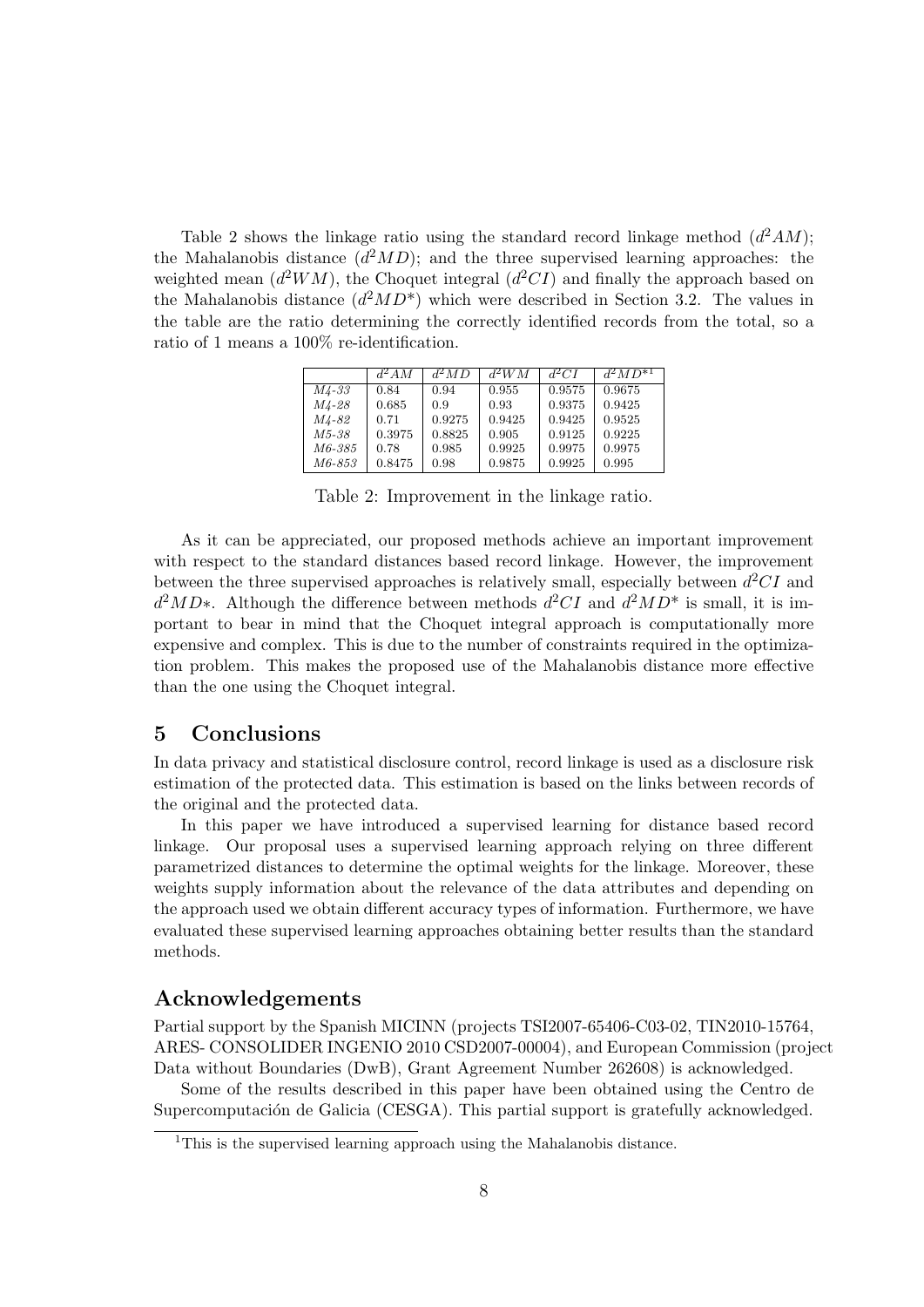## References

- [1] D. Abril, G. Navarro-Arribas, and V. Torra. Choquet integral for record linkage. Annals of Operations Research, 2011. In press.
- [2] D. Abril, G. Navarro-Arribas, and V. Torra. Improving record linkage with supervised learning for disclosure risk assessment. Information Fusion, 2011. In press.
- [3] D. Abril, G. Navarro-Arribas, and V. Torra. Supervised learning using mahalanobis distance for record linkage. In Radko Mesiar Bernard De Baets and Luigi Troiano, editors, Proc. of 6th International Summer School on Aggregation Operators - AGOP2011, pages 223–228. Lulu.com, 2011.
- [4] R. Agrawal and R. Srikant. Privacy-preserving data mining. In Proc. of the ACM SIGMOD Conference on Management of Data, pages 439–450. ACM Press, 2000.
- [5] C. Batini and M. Scannapieco. Data Quality: Concepts, Methodologies and Techniques (Data-Centric Systems and Applications). Springer-Verlag New York, Inc., 2006.
- [6] R. Brand, J. Domingo-Ferrer, and J.M. Mateo-Sanz. Reference datasets to test and compare sdc methods for protection of numerical microdata. Technical report, European Project IST-2000-25069 CASC, 2002.
- [7] Canada. Record linkage at statistics canada, 2010.
- [8] U.S. Census Bureau. Data extraction system.
- [9] G. Choquet. Theory of capacities, annales de l'institut fourier. 5:131–295, 1953.
- [10] D. Defays and P. Nanopoulos. Panels of enterprises and confidentiality: The small aggregates method. In Proc. of the 1992 Symposium on Design and Analysis of Longitudinal Surveys, pages 195–204. Statistics Canada, 1993.
- [11] J. Domingo-Ferrer and V. Torra. A quantitative comparison of disclosure control methods for microdata, pages 111–133. Elsevier, 2001.
- [12] J. Domingo-Ferrer and V. Torra. Ordinal, continous and heterogeneous anonymity through microaggregation. Data Mining and Knowledge Discovery.,  $11(2):195 - 212$ , 2005.
- [13] H. Dunn. Record linkage. American Journal of Public Health, 36(12):1412–1416, 1946.
- [14] A. Elmagarmid, P. G. Ipeirotis, and V. S. Verykios. Duplicate record detection: A survey. IEEE Transactions on Knowledge and Data Engineering, 19(1):1–16, 2007.
- [15] I. Fellegi and A. Sunter. A theory for record linkage. Journal of the American Statistical Association, 64(328):1183–1210, 1969.